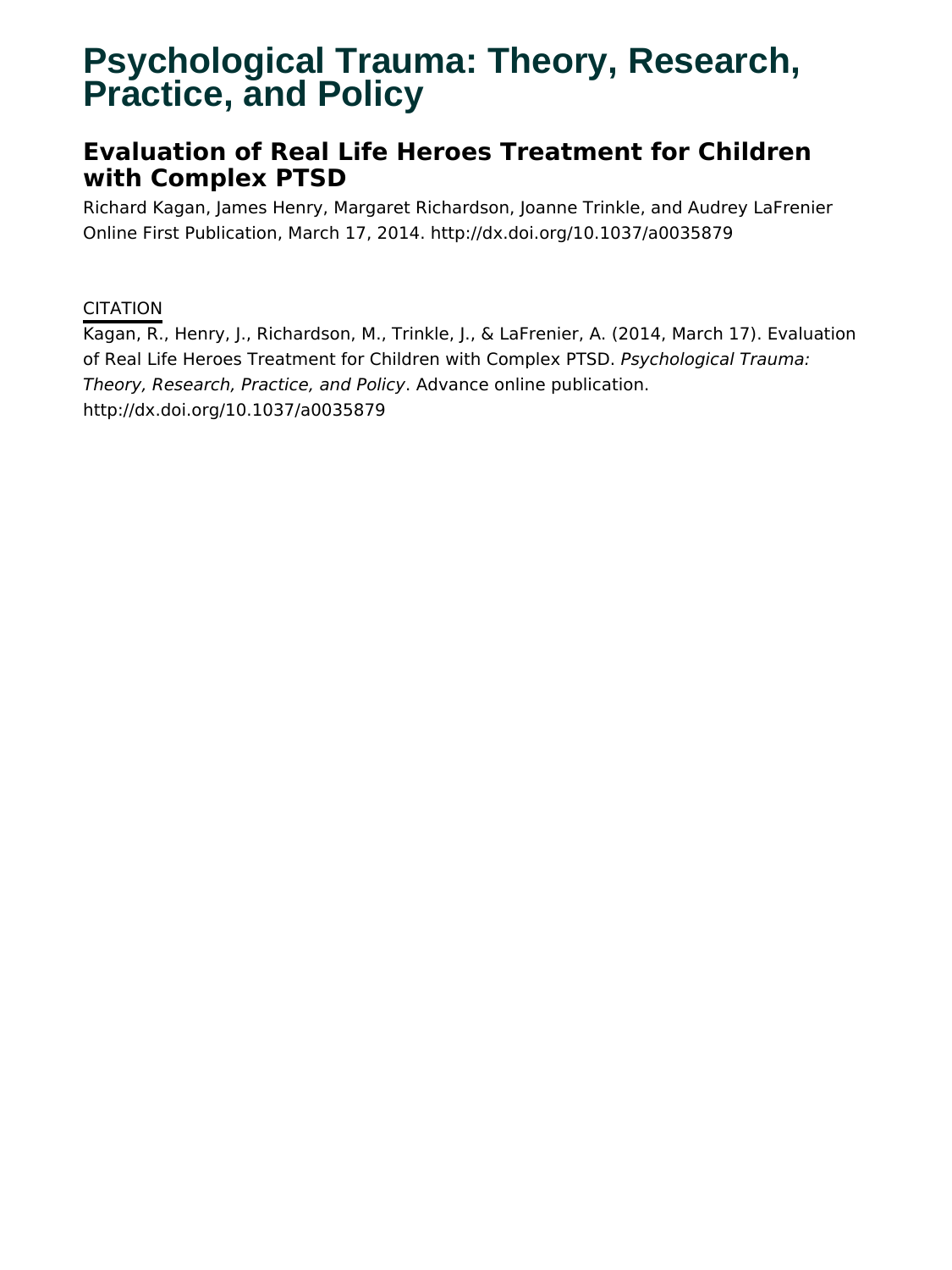# Evaluation of *Real Life Heroes* Treatment for Children with Complex PTSD

Richard Kagan Parsons Child and Family Center, Albany, New York James Henry and Margaret Richardson Western Michigan University

#### Joanne Trinkle and Audrey LaFrenier Parsons Child and Family Center, Albany, New York

The efficacy of *Real Life Heroes* (RLH) treatment was tested with 119 children in 7 child and family service programs, ranging from home-based family counseling to residential treatment. RLH is a sequential, attachment-centered treatment intervention for children with Complex PTSD that focuses on 3 primary components: affect regulation, emotionally supportive relationships, and life story integration to build resources and skills for resilience. Results included statistically significant decreases from baseline to 6 months in child behavior problems on the CBCL (Internalizing and Total Behavior), the Anger subscale of the TSCC, the UCLA PTSD Index-Parent Version (Reexperiencing, Avoidance, Hyperarousal, and Total Symptoms), and the UCLA PTSD Index-Child Version (Avoidance and Total Symptoms). Significant reductions were also found with repeated measures at 3-month assessments from baseline to 9 months on the CBCL, the UCLA Parent and Child Versions, and the PTSD subscale of the TSCC. Children receiving RLH did not have placements or psychiatric hospitalizations, a positive, but not significant trend, compared with trauma-informed "treatment as usual" provided by RLH-trained practitioners in the same programs. The study supported the efficacy of implementing trauma and resiliency-focused treatment in a wide range of child welfare programs and the importance of providing sequential attachment-centered treatment for children with symptoms of Complex PTSD.

*Keywords:* PTSD, traumatic stress, Complex PTSD, Real Life Heroes, attachment

Children referred to child and family service programs have often experienced multiple types of traumas including neglect, emotional, physical, and/or sexual abuse, along with losses, changes, or disruptions in their relationships with caregivers and a wide spectrum of developmental delays. Greeson et al. (2011) found that children and adolescents in foster care programs had

Richard Kagan, Parsons Child and Family Center, Albany, New York; James Henry and Margaret Richardson, Southwest Michigan Children's Trauma Assessment Center, Western Michigan University; Joanne Trinkle, Sidney Albert Training and Research Institute, Parsons Child and Family Center, Albany, New York; Audrey LaFrenier, Parsons Child and Family Center, Albany, New York.

Richard Kagan is now at Sidney Albert Training and Research Institute, Parsons Child and Family Center, Albany, New York. Audrey LaFrenier is now at Northern Rivers Family Services, Albany, New York.

This study would not have been possible without the support of staff and administrators of Parsons Child and Family Center and the Albany County Children's Mental Health Clinic, and the practitioners and program supervisors who contributed their skills and insights to improve the training programs and help the children and families in this study. We are especially grateful for the consultation and guidance provided by the Project Implementation Specialist, Michael Clarkson-Hendrix and HEROES Program-based Clinical Coaches (Gail Darrigo, Karin Haus, Marianne Milks-Hines, Melissa Mace, Sydney Madden, Wenonah McLauchlin, Susan Wuerslin). Special thanks to Emily Delorenzo and Megan Brophy who coordinated data collection and data

experienced a mean of 4.7 types of traumas including one caregiver-related trauma (e.g., abuse or neglect). Richardson, Henry, Black-Pond, & Sloane (2008) found that 71% to 88% of children in child welfare programs had moderate to major delays in receptive and expressive language, fine motor skills, sequential abilities, visual processing, and memory functions. Nearly 90% of

entry for the Project, to Mike Conway who provided comparison data analyses using Parsons agency measures, to data collectors (Jacqueline Pagnotta, Melissa Bynum, Tana James and Ashley Degnan), to Kelly Busch, Project Administrative Assistant, to Lisa Richardson who provided consultation on learning collaborative research, and to Parsons Directors and agency leaders (Damarise Alexander-Mann, Marylynne Brady-Johnson, David Cook, Tony Cortese, Claire Crawley, Lorraine DiRocco, Michael Donahue, Gillian Gecewicz, Dr. Virginia Khoury, Sharon Mahota, Mary Purdy, Dr. Ernesto Roldan, Diane Rosenbaum, Ray Schimmer, Pam Silkowski, Mark Snyder, Kacey Sornberger, Robin Sorriento, and Tammi Wrest). We are grateful for the support of the National Child Traumatic Stress Network and the Substance Abuse and Mental Health Services Administration (SAMHSA), U.S. Department of Health and Human Services (HHS) for funding this project. The views, policies, and opinions expressed are those of the authors and do not necessarily reflect those of SAMHSA or HHS.

Correspondence concerning this article should be addressed to Richard Kagan, Sidney Albert Training and Research Institute, Parsons Child and Family Center, 60 Academy Road, Albany, NY 12208. E-mail: richard .kagan@northernrivers.org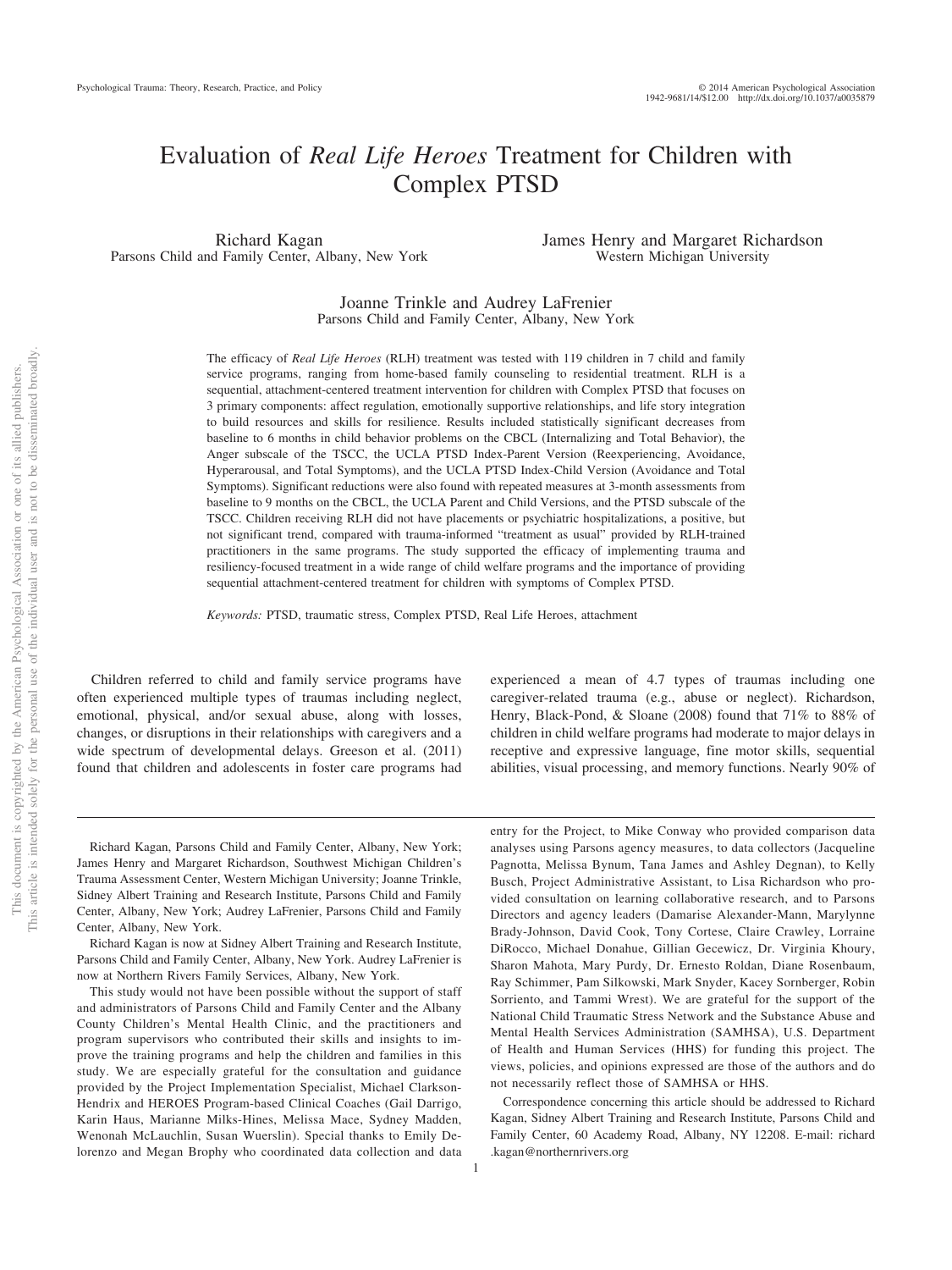the children had significant problems with inattention, as well as high levels of aggression, rule-breaking, social difficulties, and total behavior problems. Greater developmental delays were significantly associated with the number of types of maltreatment events experienced by children.

Multiple exposures to trauma and breakdowns of attachment have been associated with symptoms of Complex PTSD, including difficulties with regulation of affect and impulses, cognitive functioning, dissociation, somatization, relationships, and sense of self (Cook, Blaustein, Spinazzola, & van der Kolk, 2003). For children with Complex PTSD, best practice guidelines (Ford & Cloitre, 2009) recommend use of evidence-supported interventions that build the requisite self-regulation skills and secure attuned relationships between children and caregivers necessary for children to have the safety needed for traumatic memory processing. Recommended practices for treatment of Complex PTSD in children (Ford & Cloitre, 2009) include addressing the following: a) Safety and stability for the child and family; b) a "triadic relational bridge" linking child, primary caretaker, and therapist; c) relational and strengths-based diagnosis, treatment planning, and outcome monitoring; d) self-regulation of emotion, attention, memory, decision-making, information processing, consciousness and motivation, body movements, and relational interaction be enhanced in all phases of treatment; e) a three-phase process for addressing traumatic memories with criteria to determine *with whom*, *when*, and *how* to address traumas and how to adapt interventions for each child, family, and program; and f) preventing and managing relational discontinuities and psychosocial crises. Cloitre et al. (2010) found that treatment for PTSD related to childhood abuse was more effective when treatment was provided sequentially and addressed problems with affect dysregulation and interpersonal relationships followed by trauma-focused exposure rather than providing these components separately.

Behavioral and mental health problems have been reported to markedly increase for school-age children (Griffin et al., 2011). Latency provides a window of opportunity to prevent the increasing incidence of high risk behaviors (aggression to others, selfabuse, and suicide attempts) commonly reported as children in child welfare programs move into adolescence. Child Welfare and mental health services seek to help these children; however, services have often been fragmented and hampered by the lack of availability of mental health practitioners who can provide evidence-supported trauma and attachment-focused treatment. Treatment programs have often focused on behavioral problems and mental health diagnoses, without addressing youth's exposure to traumas, trauma reactions, and how trauma is linked to youth's problems (Kisiel & Lyons, 2001; Kletzka & Siegfried, 2008).

#### *Real Life Heroes* **(RLH)**

*RLH* (Kagan, 2004, 2007a, 2007b) is a manualized therapy centered on use of a life story workbook and structured activities matched to the phase-based components outlined by the NCTSN Complex Trauma Workgroup (Cook et al., 2003) and recommended practice guidelines (Ford & Cloitre, 2009) for treatment of Complex PTSD in children. The model is listed in the National Registry of Evidence-based Programs and Practices by the Substance Abuse Mental Health Services Administration (SAMHSA) and the SAMHSA National Center for

Trauma-Informed Care "Models for Developing Trauma-Informed Behavioral Health Systems and Trauma-Specific Services" based on previous research (Kagan, Douglas, Hornik, & Kratz, 2008). RLH is also one of several treatment models identified by the National Child Traumatic Stress Network (NCTSN) as an Evidence-supported and Promising Practice specifically for treatment of children with Complex PTSD (Ford & Courtois, 2013). RLH provides practitioners with a structured series of easy-to-use tools including a life storybook, manual, creative arts activities, and psycho education resources designed to engage hard-to-reach children and caregivers in trauma- and resiliency-focused services. Tools and activities were designed for use with children ages  $6-12$  and have also been adapted and used successfully with adolescents with Complex PTSD functioning at a latency level of social, emotional, or cognitive development. For adolescents, activities incorporate higher level interests, skills, and media, for example, use of keyboards instead of xylophones, greater use of video instead of drawings, and activities matching workbook pages without necessarily using the Life Storybook. Tools and procedures were developed and tested in a wide range of child and family service programs including children with symptoms of Complex PTSD who lacked stable relationships with caregivers they could count on to provide a safe home and work with them in therapy and children referred for high risk behaviors that threatened the safety of children, families, organizations, and communities.

*Real Life Heroes* focuses on three primary components for strengthening resiliency skills and resources: *Relationships, Emotional Self and Co-Regulation,* and *Life Story Integration.* These components frame an integrated protocol that begins with developmentally based assessments and guides service planning, prioritization of treatment objectives, session structure, fidelity, review of progress, and use of evaluation measures. RLH provides a step by step session structure and promotes creative flexibility to support requisite skills and relationships for the treatment of complex trauma. Interventions and activities are prioritized in service plans and sessions to help children and caregivers progress sequentially along two complementary dimensions (adapted from Saxe et al., 2007) – the child's level of self-regulation, and the strength and availability of emotionally supportive relationships. The session structure is titrated to match prioritization of treatment components. In each session, children learn to recognize clues in their own bodies and how to share these safely. Sessions include sharing feelings nonverbally on thermometers for stress, self-control, and feeling mad, sad, glad, and safe. Magic and centering activities at the beginning of sessions utilize movement, focusing, and mindfulness activities to engage children and caregivers to learn and practice skills and to reduce stress. Children and caregivers then complete pages from the RLH Life Storybook. The Life Storybook helps children share experiences and develop affect modulation skills with art, rhythm, music, movement and theater arts. Practitioners help children (and caregivers) transform their drawings into three-chapter stories (or movies) with a beginning, middle, and an end so children learn they can *move through* both good times and "tough times," and make things better in their lives instead of feeling hopeless, shamed, or overwhelmed. Chapters in the workbook match recommendations (Ford & Cloitre, 2009) for phasebased development of self-regulation, emotionally supportive relationships, desensitization of trauma reminders, and reintegration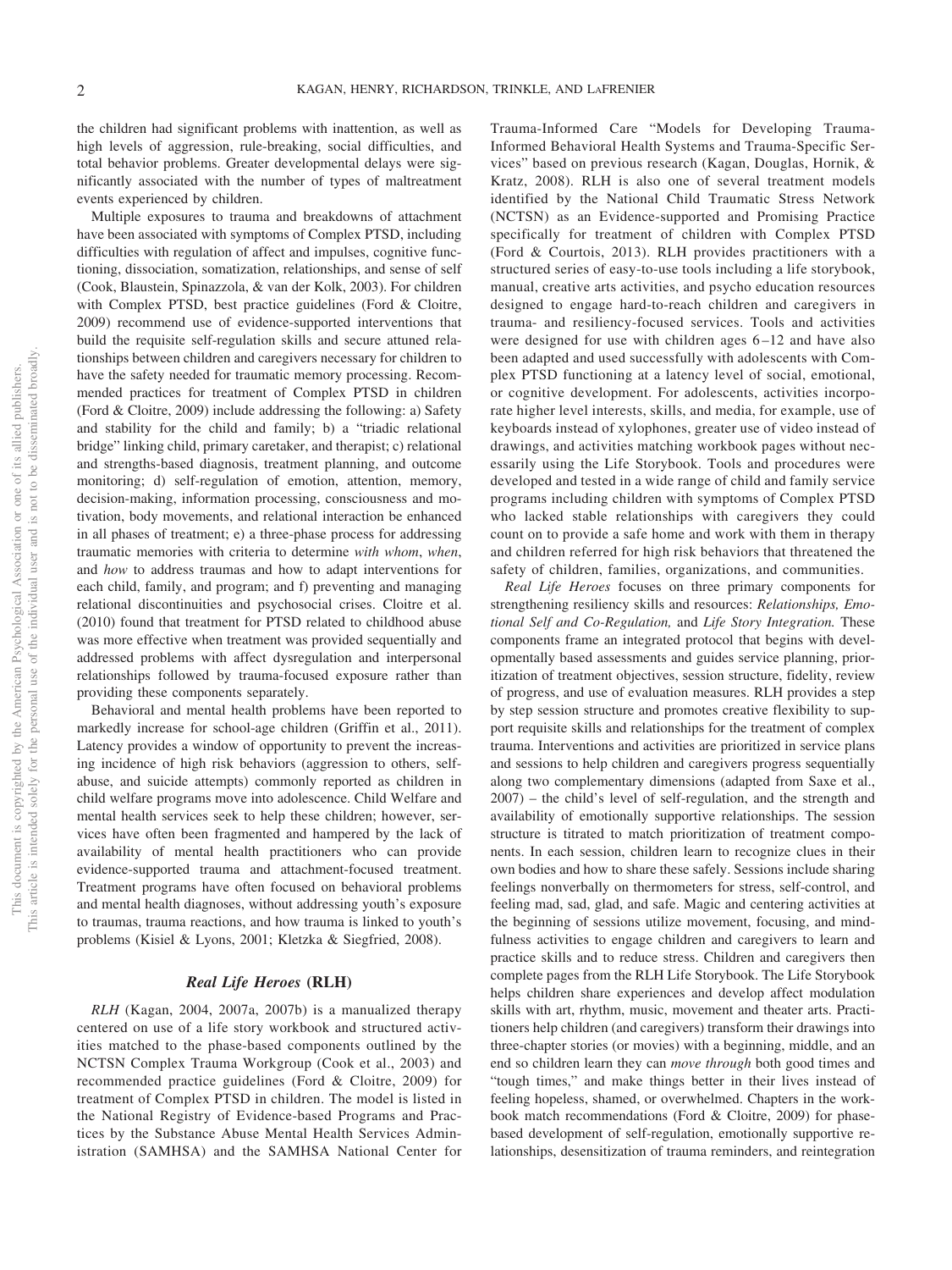of painful memories to foster healing after serial traumatic experiences.

*Real Life Heroes* helps practitioners reframe referrals based on pathologies and blame into a shared "journey," a "pathway" to healing and recovery focused on restoring (or building) emotionally supportive and enduring relationships and promoting development of affect regulation skills for children and caregivers. To do this, the model utilizes the metaphor of the heroic quest and stresses the importance of engaging caregivers and a collaborative team of caring adults working together with an integrated trauma and resiliency-centered framework to help children with Complex PTSD. Learning about heroes includes sharing stories of how family members and people with the child's ethnic heritage have overcome hard times and encouraging children to develop their own strengths, resources, and coping skills, building on strengths in their family and cultural heritage. Creative arts and shared life story work help children and caregivers develop the safety, attunement, and affect modulation skills needed for reintegration of traumatic memories.

#### **The Current Study**

The current study evaluates the efficacy of (RLH) across a wide range of mental health and child welfare programs within a large nonprofit agency and a county mental health clinic in the eastern United States. Programs who elected to participate in training programs were encouraged to send all of their practitioners to participate in an "All-Practitioner" learning collaborative (Kagan, Henry, Richardson, Trinkle, & LaFrenier, 2013), and several program directors required staff to try the model with at least one child. No reimbursements or caseload reductions were provided for participation; however, practitioners were given \$50 to spend on creative arts supplies matched to each child enrolled plus use of a digital camera. Practitioners were master's level social workers and counseling psychologists as well as bachelor's level staff and social work interns working under the supervision of certified master's-level staff. Practitioners participated in approximately 12 hours of RLH workshops along with training on systems integration and assessment, and supplemented by monthly consultation group meetings and individualized consultation. The agency had previously provided trauma-informed training across programs and disciplines, instituted principles from the Sanctuary Model (Bloom & Farragher, 2013) organizationally, and provided almost all practitioners with other trauma-informed evidence based training programs including Trauma-Focused Cognitive Behavioral Therapy (Cohen, Deblinger & Mannarino, 2006).

It was hypothesized that children receiving RLH would have a reduction in trauma symptoms, behavior problems, rate of placement, rate of psychiatric hospitalization, and increase in mastery and supportive relationships. As well, it was expected that the extent to which child outcomes were positive would be negatively associated with the number of types of trauma experienced, and positively associated with practitioner fidelity to the model. A final research question considered whether the magnitude of change in outcomes varies according to trauma type experienced.

### **Method**

A repeated measures mixed methods design was used to determine the effectiveness of *Real Life Heroes* in improving child outcomes. Data were collected at baseline and at three-month intervals from children and caregivers after the caregiver consented to participation in the study. Parents received a \$20 gift card for participation for each data collection session. Participants were followed up to 15 months, until the end of their participation with RLH, or up to the end of the study.

#### **Study Sample**

Study participants were children from 6–18 years old who received services through one of the agency programs – Prevention (High Risk, Home-based Family Counseling), Outpatient Mental Health Clinic, Day Treatment, Foster Family Care, Community Residence, or Residential Treatment programs or the Albany County Children's Mental Health Clinic (ACCMHC) and either had a diagnosis of PTSD or had documented exposure to at least one type of trauma and significant elevation on a measure of traumatic stress, for example, the UCLA PTSD Index administered at baseline. The study was purposefully designed to capture children who demonstrated significant symptoms of complex trauma (Cook et al., 2003), even if they did not necessarily meet the *Diagnostic and Statistical Manual of Mental Disorders*, fourth edition, text revision (*DSM–IV*) criteria for PTSD. Complex trauma exposure was assessed by number and type of traumas experienced (interpersonal, traumatic death, or noninterpersonal) and behavioral functioning on baseline measures.

Most of the enrolled children came from programs mandating service participation because of dangerous behaviors or unsafe living conditions with their families. Children were included in the study even if they did not have a safe home or a committed parent or guardian who was able and willing to participate in trauma therapy; 21.2% of the children were living in substitute care (foster family, group care, or residential treatment). Children were also included in the study if they did not have a caregiver, child protective services, or a judge who had validated the child's disclosure of physical, sexual, or emotional abuse and instituted steps to protect the child. Children who were actively homicidal, suicidal, or psychotic, or were living at home with *imminent* risk of severe harm to the child or another family member were excluded. HSIRB approval was received from the Western Michigan University HSIRB as well as from the agency HSIRB. Children had to have at least a month of treatment to be included in outcome analyses. Total number of sessions varied and was based on needs of child and length of time child remained in agency and RLH treatment. Mean number of chapters in the RLH Life Storybook completed was 3.7, which represented a measure of time and treatment progress where data were available. The TI-TAU comparison group included all other children in the same agency programs during the same time period.

### **Measures**

**Child Behavior Checklist (CBCL) 6 –18 (Achenbach & Rescoria, 2000).** This widely used caregiver-completed measure consists of 118 items scored on a 3-point scale ranging from 0 (*not*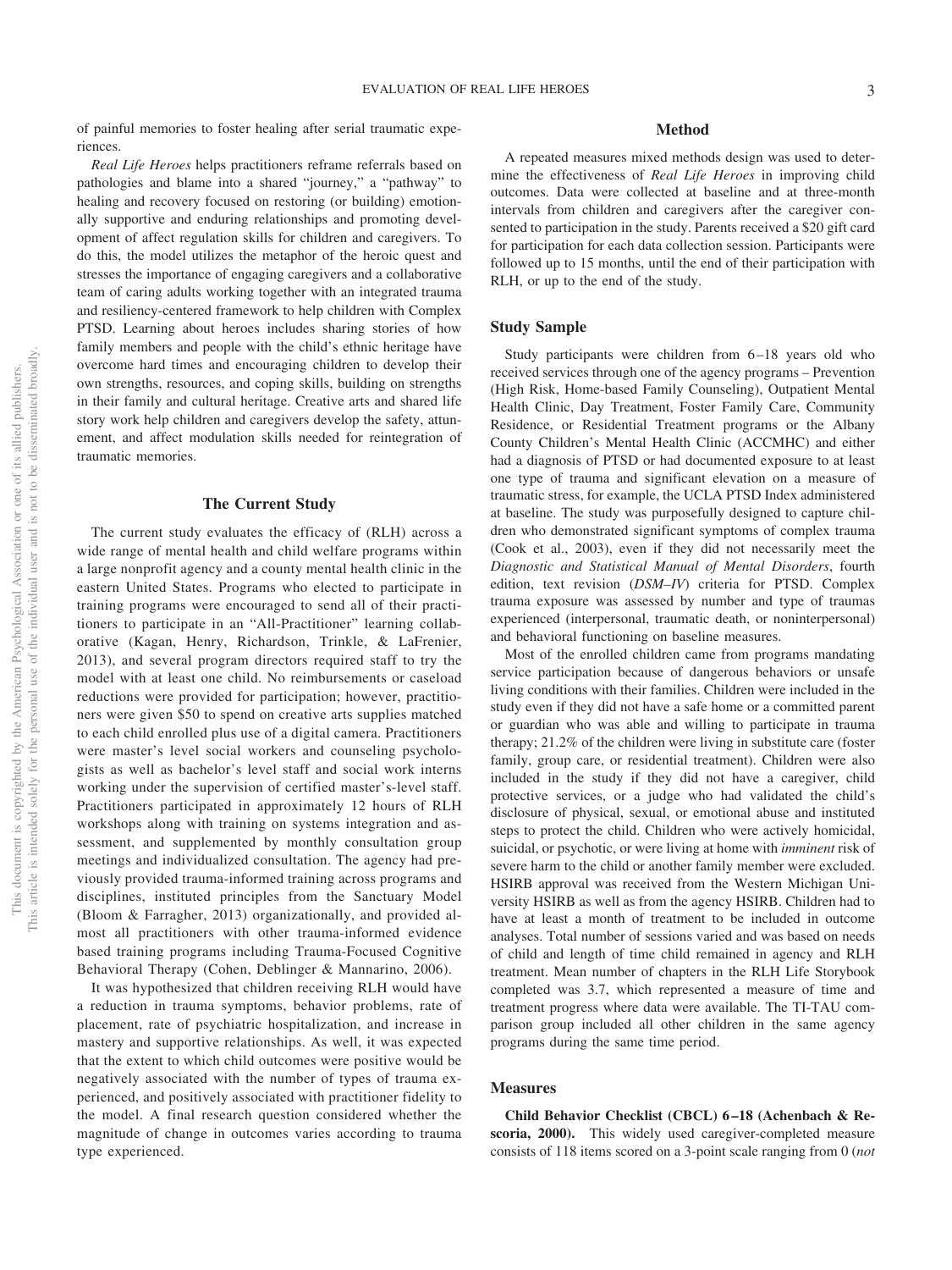*true*) to 2 (*often true*) and yields scores on two broad scales, Internalizing and Externalizing, and on empirically based syndrome scales that reflect emotional and behavioral problems and symptoms. Scores are reported as standardized *t* scores. Test–retest reliability is very high, with *r* ranging from .93 to 1.00; internal consistency alpha values range from .63 to .79. Criterion validity is supported by multiple regressions, odds ratios, and discriminant analyses all at  $p < .01$ .

**UCLA PTSD Index (parent version and child version - Pynoos et al., 1998).** The UCLA screens for exposure to traumatic events and *DSM–IV* PTSD symptoms in school-age children and adolescents. A total score cut-off of 38 has a sensitivity of 0.93 and specificity of 0.87 in detecting PTSD (Rodriguez, Steinberg, Saltzman, & Pynoos, 2001a, 2001b). Reports on internal consistency have found Cronbach's alpha to fall in the range of 0.90, and test–retest reliability has ranged from good to excellent with a reported test–retest reliability coefficient of 0.84 for the *DSM–IV* version *(*Roussos et al., 2005).

**CDS trauma history profile.** This portion of the NCTSN Core Data Set (CDS) was derived from the Trauma History Profile (THP) component of the UCLA PTSD Reaction Index (Steinberg & Brymer, 2008). The THP was completed by the provider at intake or early in the course of services. Information about history of trauma, traumatic loss, bereavement, and separation was obtained from multiple informants, including the child or adolescent, parents/caregivers, other relatives/collaterals, or available reports. No independent measures were possible to verify this information. Caregivers were rated as impaired based on CDS definitions of substance abuse, mental health, or physical limitations to caregiving. Definitions were supplied for all trauma types modeled on the National Child Abuse and Neglect Data System (NCANDS) Glossary. For the current study, only confirmed traumas types were used.

**Trauma Symptom Checklist for Children (TSCC – Briere, 1996).** The TSCC is a standardized self-report tool normed on children from ages 8-16. Children are asked to rate statements reflecting how often they experience a particular emotion or event. Subscale and total scale scores were used in the current analyses. The TSCC scales and subscales show high internal consistency, ranging from .81 to .89, with validity scale alphas of .85 for UND and .66 for HYP. Convergent and discriminant validity have been established through multiple independent studies demonstrating high correlation of the TSCC with other psychometrically sound instruments.

**Resiliency Scales for children and adolescents (Prince-Embury, 2006).** The Resiliency Scales assess mastery, relatedness, and emotional reactivity in a self-report 64-item format. Internal consistency is good, with alphas ranging from .83–.90. Correlation coefficients for test–retest reliability ranged from .79 to .88. Confirmatory factor analysis supports this three-factor model.

**RLH Fidelity Metric.** The Fidelity Metric analyzes provision of RLH core components collected from the RLH Progress Notes completed by practitioners and the RLH Chapter Checkpoints completed by consultants working individually with practitioners. Core components included: *Attachments* (emotionally supportive relationships and coregulation), *Self-regulation* (planning, calming, focusing), and *Life Story Integration* including desensitization, leading to development of coping skills and resources for resiliency.

#### **Analysis**

Descriptive statistics were run for demographic characteristics, program participation, and trauma exposures. A repeated-measures general linear model was used to determine changes from baseline to the last data point for each of the measures. Correlations were used to analyzed the association between fidelity to the model and magnitude of change in outcomes. Finally, General Linear Model (GLM) was used to determine magnitude of change in outcomes according to type of trauma experienced.

# **Results**

There were 119 children and adolescents enrolled in the study, 60 boys and 59 girls. Demographics are displayed in Table 1. The majority of the children received Prevention services  $(n = 44)$ , 25 in the Outpatient Clinic, 18 in Day Treatment, 7 in Residential Programs, 3 in Community Residences, and 8 in the ACCMHC (community mental health). Enrollment by race included 54 Caucasian/white, 41 African American, 18 multirace, and 6 not reported. Most of the enrollees were ages  $6-12$  (73%,  $n = 87$ ), with the remaining 32 aged 13–18.

Participants had experienced a mean of 3.65 traumas identified by caregivers in baseline interviews using the NCTSN CDS Trauma History Profile. Table 2 shows the breakdown of participants having experienced specific trauma types documented on the baseline NCTSN CDS Trauma History Profile and the UCLA PTSD Index. Ninety-three percent  $(n = 101)$  of the sample were found to have had at least one interpersonal, familial trauma, and the remaining  $7\%$  ( $n = 8$ ) did not endorse familial maltreatments but had experienced traumatic death. No significant differences were found for child's program, age of child, or gender.

Forty-three children had data collected consecutively at baseline, 3 months, and 6 months. Seventeen of those had consecutive data collected up to 9 months, and eight had consecutive data collected up to 12 months. Data collection was limited as a result of termination of program services for a large number of children

Table 1

*Demographic Characteristics and Program,* (n = 119)

| Characteristic/program | $n(\%)$ |
|------------------------|---------|
| Gender                 |         |
| Male                   | 60(50)  |
| Female                 | 59 (50) |
| Race                   |         |
| African-American/black | 41 (34) |
| Caucasian/white        | 54 (45) |
| Multi-race             | 18(15)  |
| Age, years             |         |
| $6 - 9$                | 42 (35) |
| $10 - 12$              | 45 (38) |
| $13 - 15$              | 26(22)  |
| $16 - 18$              | 6(5)    |
| Program                |         |
| Prevention             | 44 (37) |
| Day treatment          | 18(15)  |
| Outpatient             | 25(21)  |
| <b>ACCMHC</b>          | 8 (6)   |
| Residential            | 7(5)    |
| Community residences   | 3(3)    |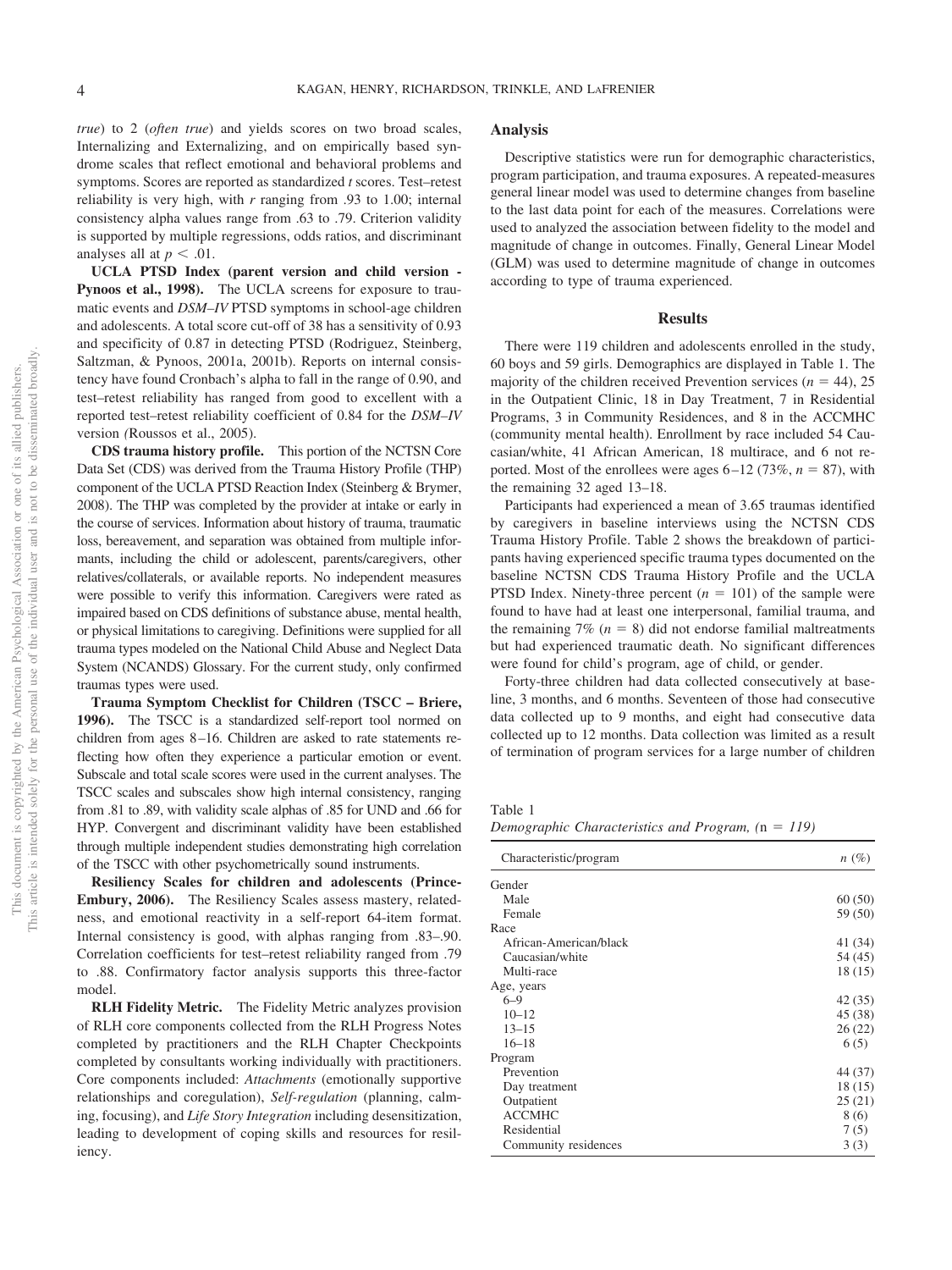Table 2 *Trauma History Profile – Participants Experiencing Specific Trauma Types*

| Trauma type        | $n(\%)$ |
|--------------------|---------|
| Sexual abuse       | 19(18)  |
| Sexual assault     | 6(6)    |
| Physical abuse     | 31(28)  |
| Physical assault   | 16(15)  |
| Neglect            | 38 (35) |
| Emotional abuse    | 45(41)  |
| Domestic violence  | 59 (54) |
| Impaired caregiver | 47(43)  |
| Traumatic grief    | 61 (56) |
| Community violence | 11 (10) |
| School violence    | 22(20)  |
| Medical trauma     | 22(20)  |
| Accident           | 15(14)  |
| Other              | 10(10)  |

within the first six months, parents refusing to complete follow-up evaluations, missing data from incompletion of measures, and the inability to follow up more than six months for a number of children enrolled in the final year of the project.

Sample differences in follow-up data collection compared with baseline were tested for each of the repeated-measures analyses. No differences were found between groups for age, gender, race, program, or number of types of maltreatment for all parent-completed measures,. The same held true for child-completed measures with two exceptions. Campus-based programs, Day Treatment and Residential, were overrepresented and Foster Care was underrepresented for the TSCC 6 month follow-up and Caucasian children were overrepresented compared with all children of color. Similarly, in the 9-month analysis of the CBCL, the only significant differences found were overrepresentation by Child Guidance and underrepresentation by **Prevention** 

A survey of practitioners was conducted three months before the end of the Project and found that 78.8% of the 118 children in the study continued RLH treatment until families ended or were no longer eligible for agency services. Of the children who stopped RLH treatment but remained in their agency programs (21.2% of the sample), 12.7% stopped because parents declined to continue, 3.4% because the practitioner stopped work, and 1.7% because the child did not want to continue. A small number (3.4%) continued in program services after completing the RLH Life Storybook. This suggests better than expected client retention compared with norms suggesting that more than 45% of psychotherapy clients stop participation prematurely (Wierzbicki & Pekarik, 1993). Practitioner turnover was also high during the course of the study, with a 34% attrition rate (19 of 56 therapists). Nearly a third (32%) of the children experienced transfers between primary therapists in the course of HEROES treatment. Continuation of RLH was more likely when the child remained in the same program, when HE-ROES individualized consultation was transferred to the new therapist, and when children were transferred to a HEROES Clinical Coach serving as their new therapist.

Paired sample *t* tests revealed that children in RLH treatment demonstrated statistically significant reductions from baseline to six months (see Table 3) in Internalizing and Total problems on the CBCL and trauma symptoms on all subscales and total scores for

| Fable |  |
|-------|--|
|       |  |

*CBCL* (**n** = 39), *UCLA* (**n** = 34,19), and *TSCC* (**n** = 26) – *Change From Baseline to 6 Months*

| Scale               | Baseline M | 6-month $M$ | $t(d\hat{f})$ | <i>p</i> value |
|---------------------|------------|-------------|---------------|----------------|
| <b>CBCL</b>         |            |             |               |                |
| Anxious/depressed   | 63.0       | 59.8        | 2.08(38)      | .052           |
| Withdrawn/depressed | 62.7       | 59.9        | 2.01(38)      | .045           |
| Somatic             | 60.3       | 58.5        | 1.59(38)      | .120           |
| Social problems     | 65.4       | 63.6        | 1.53(38)      | .135           |
| Thought problems    | 65.5       | 61.8        | 2.89(38)      | .009           |
| Attention           | 68.1       | 65.8        | 2.03(38)      | .049           |
| Aggression          | 70.7       | 67.8        | 1.69(38)      | .098           |
| Rule-breaking       | 66.7       | 65.4        | 1.24(38)      | .221           |
| Internalizing       | 62.9       | 58.8        | 2.75(38)      | .009           |
| Externalizing       | 68.7       | 66.7        | 1.72(38)      | .094           |
| Total CBCL          | 68.1       | 64.9        | 2.81(38)      | .008           |
| UCLA PTSD - parent  |            |             |               |                |
| Re-experiencing     | 8.9        | 6.4         | 2.15(32)      | .039           |
| Avoidance           | 10.4       | 6.9         | 3.87(33)      | .001           |
| Hyperarousal        | 10.6       | 8.4         | 2.59(33)      | .014           |
| Total score         | 29.7       | 21.1        | 3.82(33)      | .001           |
| UCLA PTSD – child   |            |             |               |                |
| Re-experiencing     | 8.0        | 5.5         | 1.71(18)      | .105           |
| Avoidance           | 10.9       | 6.9         | 2.01(18)      | .025           |
| Hyperarousal        | 10.2       | 8.4         | 1.55(18)      | .138           |
| Total score         | 29.4       | 20.6        | 2.93(18)      | .009           |
| <b>TSCC</b>         |            |             |               |                |
| Anxious             | 49.0       | 48.3        | .403(42)      | .689           |
| Depressed           | 50.5       | 49.4        | .625(42)      | .535           |
| <b>PTSD</b>         | 50.9       | 48.8        | 1.37(42)      | .179           |
| Anger               | 54.4       | 51.0        | 1.97(42)      | .056           |
| Dissociation        | 52.4       | 51.1        | .827(42)      | .413           |
|                     |            |             |               |                |

the UCLA PTSD Index Parent Version, the Avoidance subscale and total scores for the UCLA PTSD Index Child Version, and on the TSCC Anger subscale.

A GLM repeated measures analysis was used to determine change in CBCL scores after 9 months of participation with HEROES (see Table 4). There was adequate power to detect a moderate effect size in Internalizing ( $\eta^2 = .293$ ), Externalizing ( $\eta^2 = .315$ ), and Total CBCL behaviors ( $\eta^2 = .375$ ), even with the limited sample size.

A repeated measures GLM was also used to analyze the TSCC for change from baseline to nine months. Using the validity scales in the TSCC reduced the sample size, so only measures at baseline and 9 months were compared. With such small numbers for the TSCC, the outliers in several domains appeared to reduce significance levels and only the PTSD Scale showed significant change with a reduction in symptoms (Baseline Mean: 53.6; Baseline *SD*: 6.7; 9-Month Mean: 46.9; 9-Month *SD*: 6.9;  $F(df)$ ,  $\eta^2 = 9.307 (10)$ , .482;  $p = .012$ ). GLM was also used to compare baseline to six-month TSCC data in

Table 4

*CBCL Repeated Measures Results at 9 Months (4 Data Points;*  $n = 12$ 

| CBCL scale        | M Baseline | 9-month $M$ | $F(df)$ , $\eta^2$  |      |
|-------------------|------------|-------------|---------------------|------|
| Internalizing     | 63.3       | 55.7        | $4.549(3)$ , .293   | .009 |
| Externalizing     | 69.2       | 61.9        | $5.087(3)$ , $.315$ | .005 |
| <b>Total CBCL</b> | 68.1       | 60.2        | $6.606(3)$ , 375    | .001 |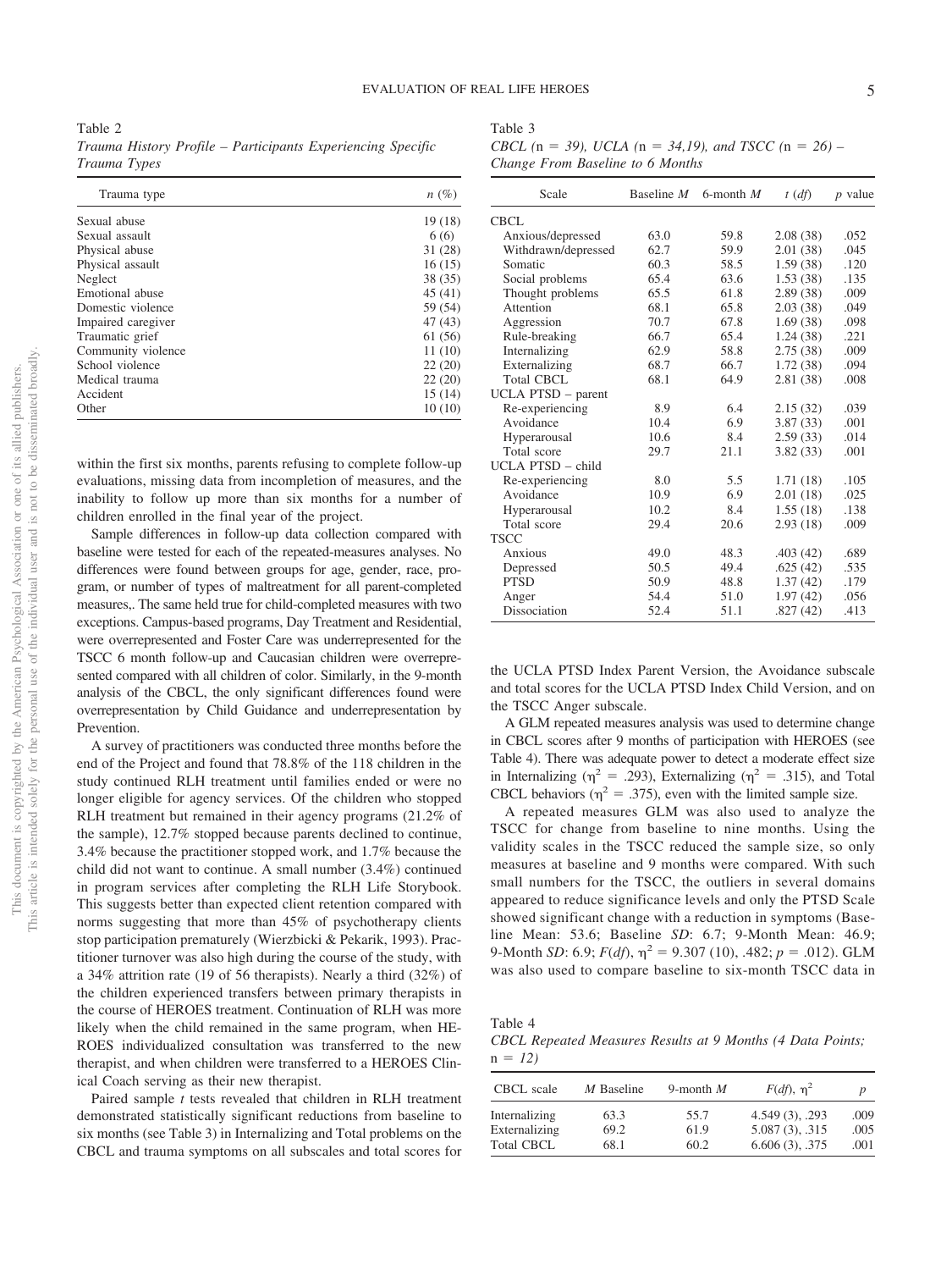an effort to increase the sample size with 26 valid cases. The Anger domain showed a statistically significant difference in means, with baseline  $M = 57.6$  (12.2) and six-month  $M = 53.1$ (9.0),  $F = 5.557(10)$ ,  $\eta^2 = .182$ ,  $p = .012$ . No other domain showed significant results. A significant reduction was found on the UCLA PTSD Index (Parent and Child versions) for posttraumatic stress symptoms after 9 months of RLH (see Table 5).

No significant differences were found from baseline to 9 months for the Resiliency Scales, nor from baseline to 6 months when all child test scores were used. A few participants appeared to have significantly anomalous scores, including markedly different scores from one testing to the next. The Resiliency Scales lack validity scales and these scores were likely a confounding influence. Results may reflect differences in child responses to different data collectors or a challenging time in their lives.

# **Placements/Psychiatric Hospitalizations: RLH and "Trauma-Informed Treatment as Usual"**

Both the RLH and the "trauma-informed treatment as usual" (TI-TAU) groups achieved high rates of prevention of placements and psychiatric hospitalizations, two critical outcome measures for these programs based on analysis of agency records, as shown in Table 6. None of the children provided with RLH treatment in the home-based prevention of placement program were placed into foster care, juvenile justice, or residential programs during the course of treatment. And, none the children provided with RLH treatment in the six PCFC programs had psychiatric hospitalizations during RLH treatment. These outcomes were better, but not with statistical significance, than rates of placement and psychiatric hospitalization for all other youths in the same six agency programs receiving (TI-TAU) by the same practitioners during the same 19-month treatment period. The extent to which there was selection bias in the RLH group is unknown. TI-TAU therapists had previously received trauma training including RLH and TF-CBT, so that the extent to which there was spillover between the two groups is also unknown.

# **Mediating Factors: Number of Types of Trauma Exposure and Fidelity to Model**

Differences in effectiveness of RLH according to types of traumas experienced by children (from baseline interviews) and the CBCL, TSCC, and UCLA outcomes were analyzed. Because RLH is focused on treatment of interpersonal traumas related to development of Complex PTSD, types of trauma exposure analyzed included the following: "impaired caregiver,"1 grief/loss, sex abuse, physical abuse, emotional abuse, and domestic violence. Differences in CBCL Total baseline scores and outcomes at 9 months are shown in Table 7 according to each trauma type. RLH

Table 5 UCLA PTSD Index Total Score Baseline and 9 Months (n = 15)

| <b>UCLA</b> scale | Baseline | 9 months | $F(df)$ , $\eta^2$ | $p$ value |
|-------------------|----------|----------|--------------------|-----------|
| Parent version    | 30.7     | 19.5     | $8.75(1)$ , 378    | .011      |
| Child version     | 27.7     | 16.5     | $17.06(1)$ , .608  | .002      |

treatment showed significantly greater improvement in reducing Internalizing scores for children who did not experience "impaired caregiver," physical abuse, emotional abuse, and traumatic loss, compared with children who had experienced these types of traumas. No significant differences in rates of improvement were found for trauma experiences of domestic violence or sexual abuse, or in analyses of differential impact on CBCL Externalizing or Total Scores.

Also in Table 7 are the rates of improvement according to trauma type based on the UCLA PTSD Index-Parent Version. On this instrument, RLH treatment showed greater impact in reducing traumatic symptoms after physical abuse and emotional abuse as opposed to reduction of symptoms when those two types of abuse were not present.

Fidelity to core components of RLH (Emotional Regulation, Relationships, and Life Story Integration) was tested to discern differences in outcomes on the UCLA Child, UCLA Parent, and CBCL. Fidelity core component domain scores were computed by adding up the 3 or 4 objective components for each core component. The total for each domain was then used as a covariate and also as a grouping variable using the RLH Fidelity Checklist's 3-point scale:  $0 = Not$  *done or rarely for relevant chapters*  $=$ *None, to Weak Fidelity*;  $1 =$  *Completed but sporadically (<50% of sessions for relevant chapters)* - *Weak to Moderate Fidelity*; 2 - *Completed in over 50% of sessions for relevant chapters* - *Moderate to Strong Fidelity*.

Statistically significant positive correlations were found between the 6-month change for the UCLA PTSD Parent version total scores and fidelity in Emotional Regulation ( $n = 31$ ;  $r =$ .417;  $p = .020$ ) and Relationships ( $n = 31$ ;  $r = .520$ ;  $p = .003$ ). No significant correlations were found for Life Story Integration. Contrary to the hypothesis, a significant negative correlation was found for Relationships ( $n = 39$ ;  $r = -.346$ ;  $p = .031$ ).

### **Discussion**

Children receiving RLH treatment demonstrated significant improvements in trauma symptoms and behavior problems. None of the children participating in RLH through the Prevention program required out-of-home placement, and, over all of the seven programs, none of the RLH participants were psychiatrically hospitalized. Treatment gains were found for children who had experienced all of the types of traumas surveyed at baseline, and positive results were not dependent on completion of the RLH workbook to show significant gains. Qualitative appraisals by practitioners are consistent with these results. However, the lack of a control group assessed with study measures and difficulties engaging caregivers to participate in data collection produced a smaller and possibly skewed sample, which limits the scope of conclusions regarding RLH efficacy and suggests caution regarding interpretations.

#### **Challenges to Treatment**

Improvement in children's lives took place in real-world child and family service programs facing multiple challenges. The sam-

<sup>&</sup>lt;sup>1</sup> "Impaired caregiver" included the following: mental illness, substance abuse, and physical disability of a child's caregiver at any point in their lives as indicated in the baseline interview with the child's primary caregiver at the time of the study.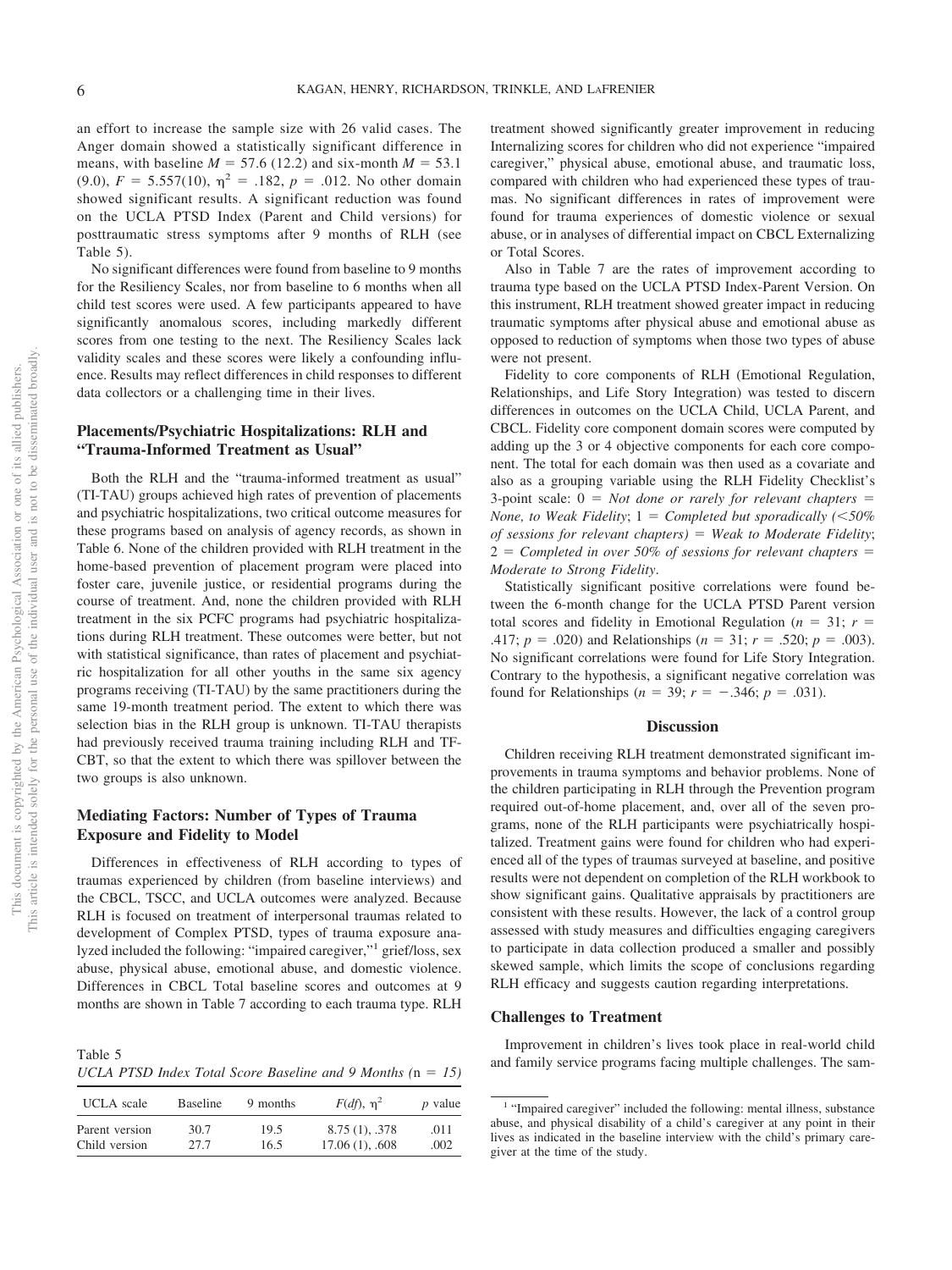| <b>Treatment</b>                                              | n    | Mean $\%$<br>placement/hospitalization<br>days per month in<br>treatment | Median $%$<br>placement/hospitalization<br>days per month in<br>treatment |
|---------------------------------------------------------------|------|--------------------------------------------------------------------------|---------------------------------------------------------------------------|
| Prevention of placements (home-based                          |      |                                                                          |                                                                           |
| prevention program)                                           |      |                                                                          |                                                                           |
| RLH                                                           | 28   | $\Omega$                                                                 | 0                                                                         |
| "Treatment as usual"                                          | 540  | .61%                                                                     | .68%                                                                      |
| Prevention of psychiatric hospitalizations<br>in six programs |      |                                                                          |                                                                           |
| RLH                                                           | 63   | 0                                                                        |                                                                           |
| "Treatment as usual"                                          | 1705 | .74%                                                                     | .79%                                                                      |

Table 6 *Exploratory Comparison of RLH and Trauma-Informed "Treatment as Usual" Placements and Hospitalizations*

ple consisted of children who had experienced complex familial trauma, and also had other risk factors present (lack of invested and/or safe caregiver, unsafe home environment, behavioral problems). Change in therapists occurred for one third of the children in the study over the course of their participation. Practitioners were not screened or selected for motivation, competence, or commitment, nor did they self-select or receive any extra payment for participation in this study. Instead, participation was largely an 'add-on' to ongoing responsibilities and mandated in some programs. Participation was incentivized; however, practitioners were required to adhere to requirements from funding sources for procedures, training, and paperwork, and to maintain utilization rates as priorities over participation in HEROES training and consultation. The study took place during a time when these programs were severely stressed by fiscal cutbacks, reduced service contracts, increased caseloads, and lay-offs in one program.

As was expected, the study found higher levels of problems on baseline assessments associated with the experience of interpersonal traumas, with impaired caregiver and emotional abuse associated with the highest trauma symptoms and behavioral problems. Magnitude of improvement was different for different types of trauma, but statistically significant improvement was seen across all trauma types. This suggests that the experience of specific traumas had greater impact than other traumas experienced or that analyzing all interpersonal types of traumas together mitigated the impact for this sample. Children who had caregivers who were not rated as impaired and children who had not experienced emotional or physical abuse showed significant improvements in reducing internalizing and externalizing behavior problems. Conversely, children who had "impaired" caregivers, or experienced emotional or physical abuse, had smaller, although still statistically significant, decreases in behavior problems and trauma symptoms. This finding supports the significance of an emotional bond for children to cope with trauma (Bowlby, 1988) and the importance of strengthening emotionally supportive relationships for children with symptoms of complex trauma (Cook et al., 2003; Ford & Cloitre, 2009).

After six, or in some cases, nine months of treatment, children who had experienced physical and emotional abuse, or had "im-

Table 7

| CBCL Total and UCLA Total 9-Month Change According to Trauma Type |  |  |
|-------------------------------------------------------------------|--|--|
|-------------------------------------------------------------------|--|--|

| Trauma type                      | Trauma<br>present | <b>Baseline</b> | 9 month | F(df)<br>within groups | $p$ value |
|----------------------------------|-------------------|-----------------|---------|------------------------|-----------|
| CBCL total score $(n = 22)$      |                   |                 |         |                        |           |
| Impaired caregiver               | Present           | 72.8            | 63.8    | 33.8(1)                | .000      |
|                                  | Not present       | 66.1            | 60.1    |                        |           |
| Physical abuse                   | Present           | 72.3            | 66.7    |                        |           |
|                                  | Not present       | 67.2            | 59.7    | 22.69(1)               | .000      |
| Emotional abuse                  | Present           | 71.9            | 66      |                        |           |
|                                  | Not present       | 65              | 58      | 33.0(1)                | .000      |
| Grief/loss                       | Present           | 69.3            | 61.9    |                        |           |
|                                  | Not present       | 66.8            | 60.3    | 23.58(1)               | .000      |
| UCLA PTSD total score $(n = 14)$ |                   |                 |         |                        |           |
| Impaired caregiver               | Present           | 41.3            | 29      |                        |           |
|                                  | Not present       | 25.9            | 15.3    | 5.80(1)                | .033      |
| Physical <sup>*</sup> abuse      | Present           | 46.5            | 21.8    |                        |           |
|                                  | Not present       | 23.8            | 18.2    | 15.48(1)               | .002      |
| Emotional <sup>*</sup> abuse     | Present           | 43.8            | 24.3    |                        |           |
|                                  | Not present       | 20.1            | 15.4    | 10.30(1)               | .008      |
| Grief/loss                       | Present           | 29.2            | 18.5    |                        |           |
|                                  | Not present       | 33              | 21      | 5.72(1)                | .034      |

<sup>\*</sup> Significant between group differences: Emotional abuse,  $F = 3.81$ ,  $p = .075$ ; Physical abuse,  $F = 6.14$ ,  $p =$ .029.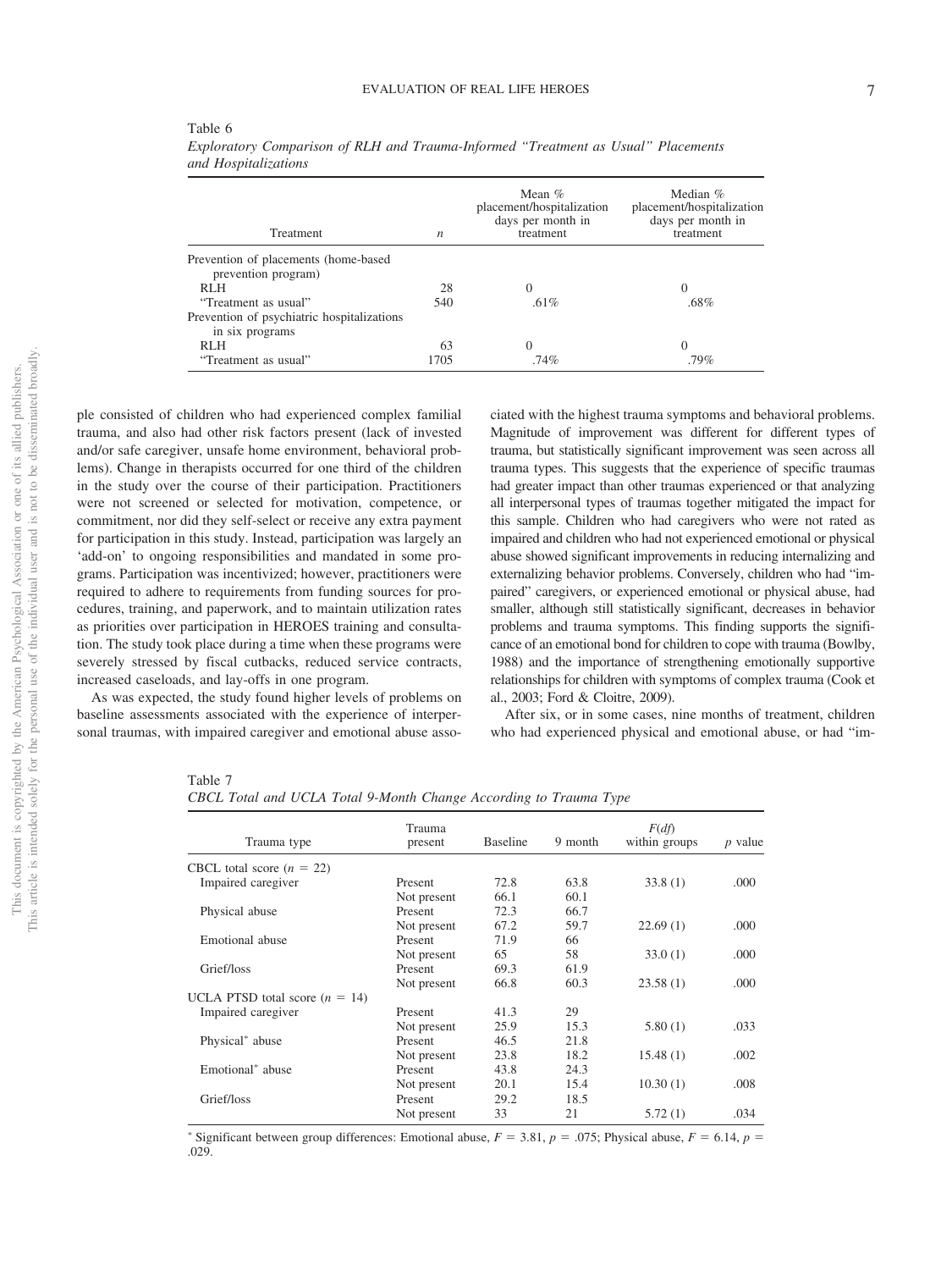paired" caregivers, demonstrated significant improvement but continued to have internalizing and externalizing behavior problems at elevated or significant levels on the CBCL. This reflects the impact of maltreatment by caregivers on children's development of trauma symptoms and behavioral problems. Maltreated children and children with impaired caregivers had to cope with a breakdown in care and protection. Often, these children appeared caught in the paradoxical conflict of seeking nurture, guidance, and protection from parents whom they had learned to fear or see as unavailable. For these children, RLH treatment may have increased emotional support in relationships and reduced the extent of dysregulation and traumatic reactions leading to improvements in behavior and preventing out-of-home placements and psychiatric hospitalizations.

The RLH integrated toolkit appeared to help practitioners engage and treat children with Complex PTSD based on clinician endorsement of survey questions after 12–15 months of implementation citing the practical value of RLH tools for use in treatment and themes from focus groups at the conclusion of the study that indicated how clinicians described the RLH Model as adaptable to the child's and/or family's unique needs while still maintaining fidelity to the model, how the RLH "three-chapter" story-structure provided an exceptional framework to help children organize fragmented memories and share traumatic experiences and how RLH use promoted continued treatment when youths transferred between programs (Kagan et al., 2013). Fidelity measures tracked in the study minimized the risk of outcomes being attributable to practitioners being trained in other evidence-based treatment models. However, this does not limit the risk of confounding effects of previous training.

#### **Fidelity**

Fidelity of practitioners' implementation of two of the RLH core components (Emotional regulation and Relationship/Attachment) were found to be significantly correlated with net decreases in total symptom scores on the UCLA PTSD Index-Parent Version from baseline to six months. These results support the hypothesized importance of working on these core components but have to be viewed cautiously given the extent of missing or incomplete fidelity measures. Moreover, fidelity components did not appear to be correlated with other outcome measures with one exception. Children's PTSD scale scores on the TSCC increased along with increased practitioner fidelity in working on emotionally supportive relationships. This may have been a result of children's tendencies to underreport on the TSCC at baseline and then feel safer over the course of treatment with help from their caregivers and therapists to allow themselves to feel and share how they were experiencing generalized PTSD symptoms. The increased ability of these children to openly access and share distress related to traumas may also be associated with their significantly reduced use of Avoidance behaviors, demonstrated over the course of treatment on the UCLA PTSD Index-Child Version.

Most of the children in the study did not complete the RLH workbook. Nevertheless, significant improvements were found at six and nine months reflecting children's resilience and response to core components of the model as well as support for use of the model in treatment programs that did not have the time necessary to complete all chapters of the book. Helping children complete the

first few chapters of the *RLH Life Storybook* was associated with improvements in children's lives. Chapters 1–3 included primary components of the RLH model: emotional regulation/coregulation, development of hero-inspired skills, and strengthening supportive relationships.

In child and family services, limited treatment time and high rates of transition of children between programs and primary therapists are often the norm. Families leave treatment programs for a large number of reasons including moving to another community, termination of funding for program services, or the end of child protective services monitoring. Use of the structured RLH session and workbook format appeared to be an especially valuable toolkit for these programs because children could continue work in the life storybook (and phases of treatment) at a later date, after transfer to a new program, or after transfer to a new practitioner in the same program.

#### **Conclusions**

This study supported the importance of providing sequential attachment-centered treatment for children with symptoms of Complex PTSD that address core components in *Real Life Heroes*: affect regulation, emotionally supportive relationships, and life story integration with desensitization to trauma reminders. RLH provided an easy-to-use protocol to help children who had experienced both a breakdown in attachments and interpersonal traumas. Results supported the value of RLH as a toolkit that can be effectively applied in child and family service programs by a wide range of practitioners, leading to significant reductions in trauma symptoms and behavioral problems. Replication studies with comparison groups were recommended including analysis of factors related to engagement and retention of children and caregivers in treatment and increasing participation in follow-up evaluations.

Levels of improvement varied by the types of traumas experienced. Children who had a sustained relationship with a safe, consistent, caregiver improved more than children who appeared to have lost or experienced breakdowns in their primary relationships indicated by emotional abuse, physical abuse, or caregiver impairment, although both groups improved at significant levels. Results supported the need for follow-up services and extended therapy and the value of a structured treatment model that can be continued when children are transferred to new programs or practitioners. Results also supported a central tenet of the RLH treatment model, the need for children with complex trauma and their caregivers to not only build self-regulation skills but to also rebuild trust in enduring, emotionally supportive relationships.

#### **References**

- Achenbach, T., & Rescoria, L. (2000). *Child Behavior Checklist 6 –18*. Burlington, VT: ASEBA, University of Vermont.
- Bloom, S., & Farragher, B. (2013). *Restoring Sanctuary: A New Operating System for Trauma-Informed Systems of Care*. Oxford University Press.
- Bowlby, J. (1988). *A secure base: Parent-child attachment and healthy human development*. New York, NY: Basic.
- Briere, J. (1996). *Trauma Symptom Checklist for Children (TSCC), professional manual*. Odessa, FL: Psychological Assessment Resources.
- Cloitre, M., Stovall-McClough, K. C., Nooner, K., Zorbas, P., Cherry, S., Jackson, C. L., & Petkova, E. (2010). Treatment for PTSD related to childhood abuse: A randomized controlled trial. *The American Journal of Psychiatry, 167,* 915–924. doi:10.1176/appi.ajp.2010.09081247